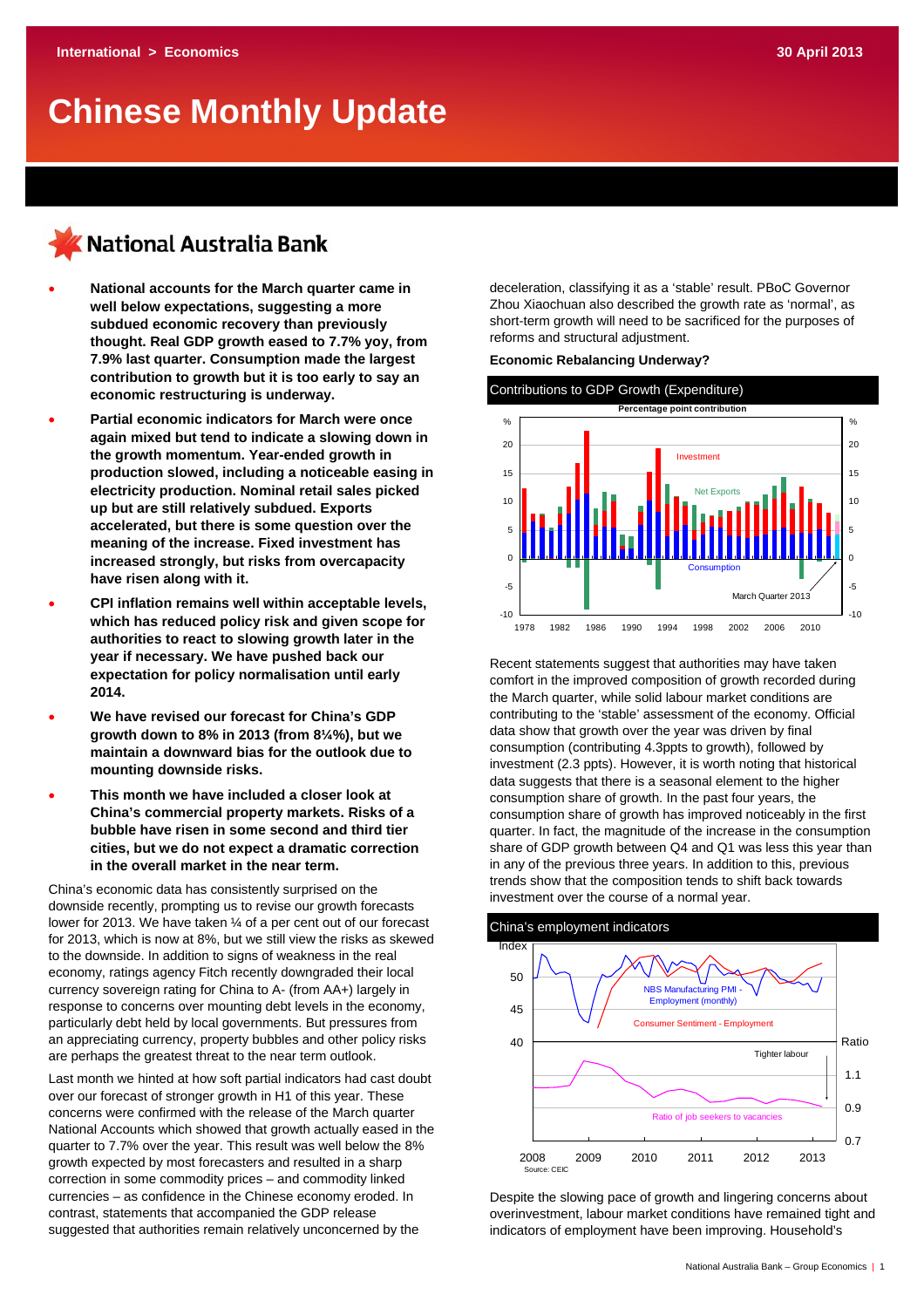sentiment over their employment situation has picked up in recent quarters and the employment component of the manufacturing PMI has returned to more neutral levels. However, excess capacity is lingering in some major sectors (such as steel) and poses a risk to the employment outlook. Employment has also seen a boost from solid growth in the services sector, which according to data from the World Bank, employs around 5% more of China's labour force than the industrial sector. China's nonmanufacturing PMI is pointing to continued growth in the services sector (55.6 in March), however the employment component of the index is less reassuring, dipping to 50.4 in March.



Solid growth in services saw China reach an important milestone during the March quarter. For the first time in decades annual production of services matched annual industrial production (both accounting for 45% of GDP). While the services share of the economy is still unusually small, it has risen by around 10 percentage points over the past decade. Further expansion in China's services sector will be crucial to the success of China's rebalancing objectives since it is a labour intensive, and less resource demanding, industry that will lead to more rapid income growth and consumption.

Transitioning the Chinese economy from its traditional export and investment led model to one driven by consumption and services is going to be a difficult task and is likely to come at the cost of slower growth. Even though authorities say they are prepared for slower economic growth, they are likely to be a little less comfortable if growth were to dip closer to the official target of 7½% for 2013. Last year was the closest growth has come to the official target, according to official data, outpacing it by 0.3ppts; March quarter 2013 growth was just 0.2ppts above target. Slowing growth last year raised concerns over a hard landing in China and prompted government's to respond by ramping up spending stimulus. In light of this uncertain transition, Premiere Li Keqiang, whilst characterising March quarter growth as 'reasonable', also called for additional efforts to ensure growth and boost consumption at a recent State Council meeting.

#### **Debt Risks Continue to Mount**

Adding to the difficulties facing the economic outlook has been the dramatic run up of debt in China since policy stimulus measures were introduced in 2009. China's debt problems have long been known to China observers, but the lack of transparent data has made assessment of the risks to financial and economic stability difficult to determine. Aggregating net changes in total social financing (TSF) – the broadest official measure of credit in the economy – suggests that domestic credit has risen from around 120% of GDP to around 190% of GDP. Fitch recently estimated total credit to be almost 200% of GDP. Local government took on a lot of debt via various financing vehicles since 2009 to bypass restrictions on raising debt directly. Although up to date data on local government (LG) debt is not

readily available, Fitch recently estimated general government debt to be around 50% of GDP and gave an estimate for local government debt of RMB12.85 tn at the end of 2012 (25% of GDP), but acknowledge that this does not include potentially significant contingent liabilities of LG-linked corporates. Fitch's estimate is slightly higher than the official estimate of RMB10.7 trillion made by the National Audit Office in 2010, which is meant to include LG financing vehicles and contingent liabilities. Other estimates of local government liabilities range from RMB10 to 20tn, potentially boosting the debt ratio higher by up to 14%.

Unfortunately, a large amount of these funds found their way into unproductive investments, reducing the value added from investment, lowering the growth intensity of new credit and raising the risk of default. This has seen firms debt servicing obligations rise at a time where aggregate demand has been slowing – reducing profitability and raising financial stress on the financial system. Chinese authorities have the tools and economic fundamentals (high domestic savings and potential growth) to manage the strains from this debt over time, although the risks from mismanagement are potentially severe. Authorities and regulators have also been introducing additional policies to rein in local government debts, including a restriction on injecting public assets into financing vehicles, and stricter China Banking Regulatory Commission (CBRC) guidelines on lending to these vehicles.



#### **A Closer Look at the Partials**



Industrial production growth eased further in March, dipping below 9% for the first time since last August. This is in contrast to more timely manufacturing PMI's which recorded marginal improvements in the month. The official PMI published by the NBS rose to 50.9 in March (up from 50.1), driven by a pick up in production. New domestic and overseas orders also improved in the month, suggesting a modest pick up in manufacturing activity in coming months, although the flash HSBC PMI for April eased to 50.5 (from 51.6). The NBS PMI also pointed to some restocking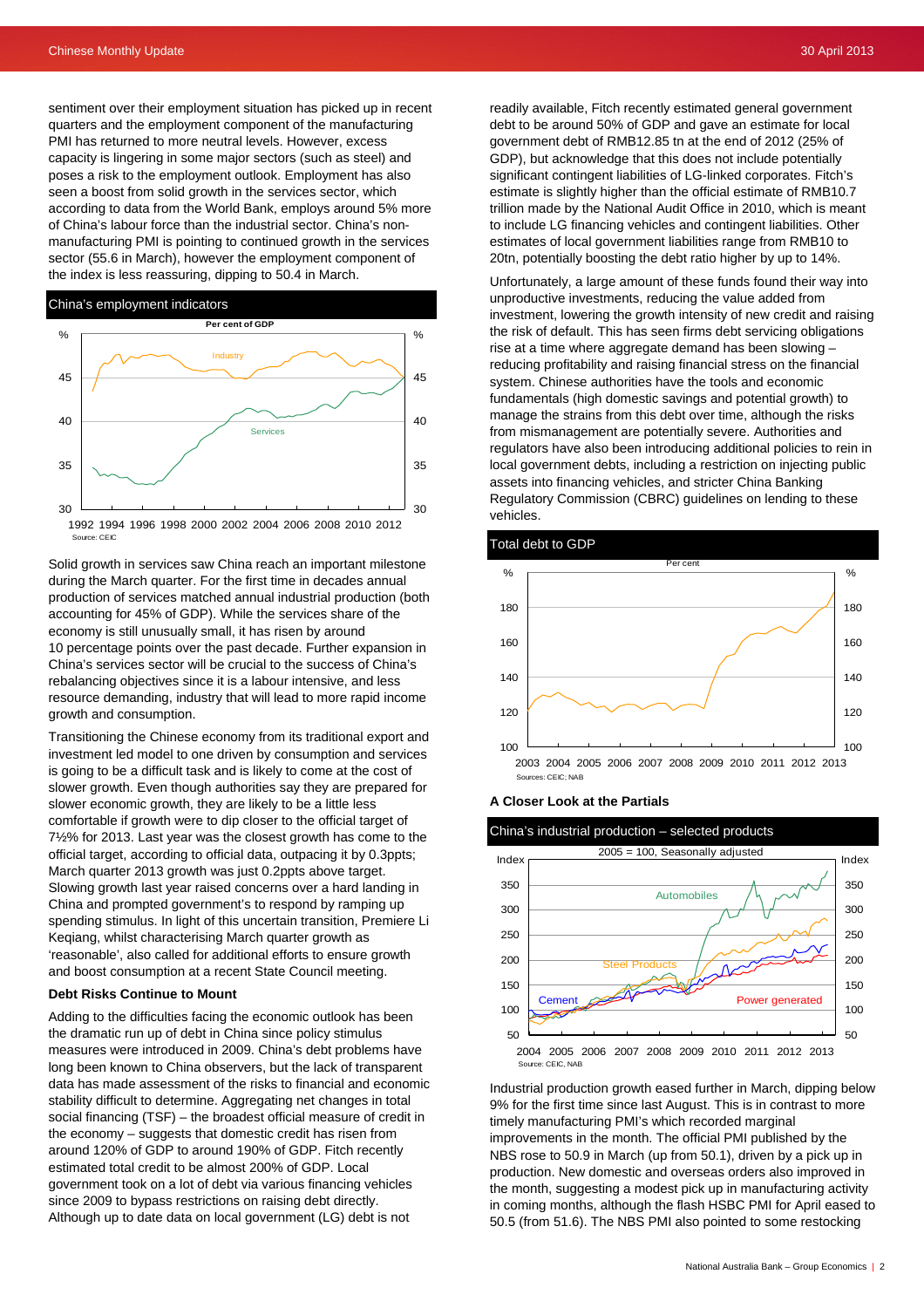activity in March with the finished goods inventory component reaching expansionary territory for the first time since last June. Electricity production trends – often cited as a good indicator of the underlying strength of the economy – are looking similar to last April when concerns over a hard landing were more prevalent.



Despite all the rhetoric around the need to restructure the growth model, governments are continuing to invest in strategically significant sectors, including infrastructure. Authorities, while recognising the limitations of the previous growth model, continue to emphasise the ongoing potential in industrialisation and urbanisation. Investment in government influenced sectors has picked up to almost 30% over the year. However, direct government investment stimulus appears to be slowing from the pace seen late last year, although growth in central government spending picked up slightly in March.



Our estimates of total fixed asset investment growth show that momentum has remained relatively steady (increasing 21% y-o-y). By sector, investment in manufacturing has softened significantly since late 2011 as industry comes to grips with overcapacity in some sectors (particularly steel, cement, aluminium, plate glass and coking coal). Growth in real estate investment slowed in March (increasing 17½% y-o-y), but solid growth in the first two months of the year has kept growth above 20% for the quarter as a whole. Investment in real estate may slow further in response to additional uncertainty in the wake of the government's renewed focus on deflating the sector. Prices in first-tier cities have been recovering quite well and have now surpassed the peaks reached last year before government curbs on the sector started to gain traction. Prices of new homes declined in just 1 of 70 cities in March, while the number of cities reporting an annual price increase greater than 1% improved to 62.

Turning to consumption, nominal retail sales growth picked up slightly in March, but remains relatively subdued at 12.6% over the year. Retail price inflation eased in March, implying a slightly stronger improvement in real retail sales growth (11.7%). While still moderate consumption growth is at odds with current robust levels of consumer confidence, it is more consistent with slower growth in real urban disposable incomes (6.7% y-o-y in the March quarter, down from 9.6% in the December quarter). We expected to see incomes come under pressure this year following poor outcomes for enterprise profits during 2012. The government's recent clamp down on corruption and public expenses is also continuing to weigh on consumption of luxury goods. By commodity, sales growth for automobiles and petroleum slowed, while sales of furniture, construction materials and communication appliances all picked up.



Exports growth moderated in March to 10% over the year as exports to major markets in the US and Europe slowed. Despite weaker demand from these trading partners, double digit export growth was supported by a sharp pick up in exports to Hong Kong. This result has been viewed with some scepticism as the data appears to be at odds with Hong Kong customs data. It is possible that the pick-up is a reflection of hot money inflows – in the guise of goods trade – looking to capitalise on recent appreciation of the RMB.





Nevertheless, trade conditions are expected to improve this year in line with a recovery in growth of major developed export markets. Export orders have recently improved, moving back above neutral levels in March. However, recent depreciation of the Yen could work to threaten the export recovery. Chinese competitiveness – as measured by the real effective exchange rate – has already deteriorated significantly relative to Japan since the start of the year. The RMB has come under continued pressure to appreciate, spurred on by a rise in capital inflows and expectations that the spot trading band would be widened. The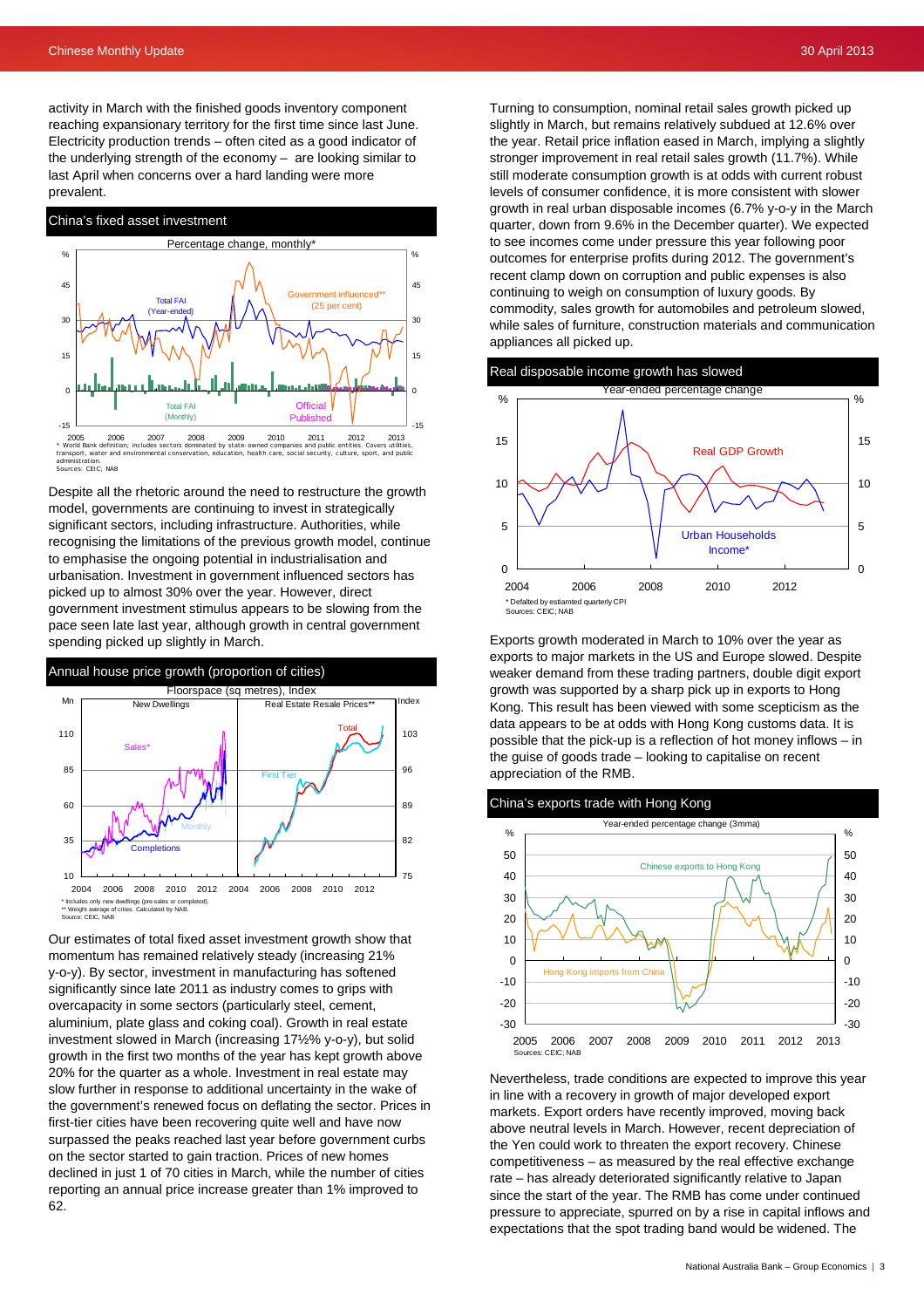RMB has appreciated around 0.9% against the USD and 15% against the JPY in the year to date.



Year-ended CPI growth eased to 2.1% in March (from 3.2% in February), helping to allay concerns that authorities will need to tighten economic policies sooner rather than later. Lower inflation was driven mostly by an easing in food costs – following the traditional spike during Lunar New Year – although non-food inflation also eased slightly. While base effects, an improving global economy and rapid credit growth will provide a tailwind to headline CPI numbers later in the year, upstream prices are still suggesting relatively benign inflation pressures; producer prices fell 1.9% over the year. Also, concern over food quality is also weighing on food prices in China. Additional cases of bird flu and reports of dead pigs floating in Chinese rivers (also triggering questions over water safety) have had an impact on demand for poultry and pork (a staple in Chinese diets). Retail pork prices have fallen by around 20% since before Chinese New Year, while chicken prices have plunged more than 10% since the start of April. Since food accounts for around a third of China's consumer basket, these price trends are likely to produce more subdued, albeit temporary, headline inflation over coming months.

Agricultural product prices - retail (weekly)



However, strong credit data may be a forerunner to heightened inflation risk and asset bubbles later in the year – or early 2013. Credit growth has been relatively robust, rising 14.9% over the year to March. There were RMB1.07tn in new bank loans issued in March, up from just RMB619bn in February. However, much of the rise in credit is coming from the non-bank sector where the central bank has less control – macroprudential policies are necessary to restrain expansion of this sector. The CBRC introduced a series of new regulations in March to control growth and risks in wealth management products (a major component in China's shadow banking system); WMP's rose 66% in 2012 to RMB7.6 bn. These new regulations included linking WMP's with

specific assets, limiting holdings of debt outside of the formal bond market, restrictions on providing bank guarantees on WMP's, and a push for more prudent use of WMP funds.

New non-bank credit increased RMB1.3tn in March compared to RMB330bn in February. Survey measures suggest that both the demand and supply of bank credit has improved in recent quarters, which is a positive sign for economic activity over the next 12 months, but runs the risk of exacerbating credit risks.



**China - Loan Demand-Supply Conditions**



On monetary policy, in response to slower than expected growth and the pairing back of inflation risk in the month, we have pushed out our expectations for monetary policy slightly with a hike in interest rates now unlikely to occur until early next year. Similarly, more abundant liquidity will likely preclude any further cuts to reserve requirements, at least in the near term, as the central bank relies more heavily on short-term policy instruments. Recently, money rates have temporarily jumped ahead of the Labour Day holiday and corporate tax payment deadline. In response, the PBoC has injected liquidity for the first time in 10 weeks.

## Liquidity conditions

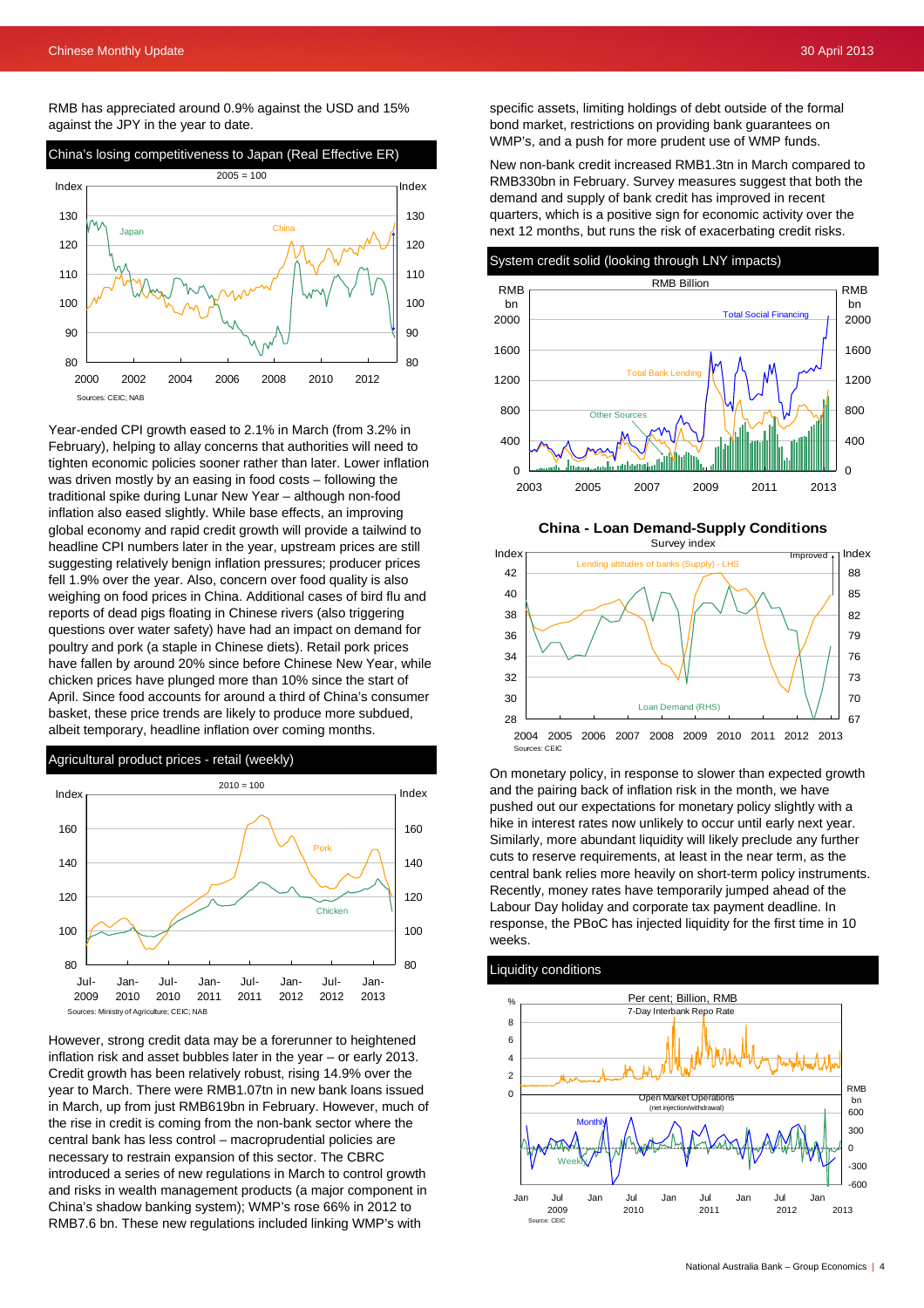As inflation gradually lifts towards the new target of 3.5% by the end of the year, the central bank will come under pressure to commence raising interest rates, but we are not forecasting a rate hike (25bp) until the March quarter of 2014.

## **Chinese Commercial Property In Focus**

China's property boom is always a hot topic among economists as we struggle to grapple with the limited data available on the state of the market. While there is a lot of attention given to the determination of Chinese authorities to rein in residential real estate bubbles, the potential ramifications for commercial property – and i the financial health of developers, banks and local governments – are often overlooked. Although investment in nonresidential investment is only around half of that spent on the residential sector, it still accounted for around 4½% of GDP in 2012.



In the years following the global financial crisis, China's commercial property markets experienced quite an impressive rate of growth. China's ability to maintain rapid economic growth – due to very large government stimulus – along with positive longterm fundamentals and a lack of alternative investments, made investment in China's property market highly attractive during that time. Commercial property received an additional boost in 2010/11 from policies designed to clamp down on residential real estate – addressing concerns over affordability and potential overinvestment – triggering developers to turn to commercial property as an alternative source of growth, while local governments were enticed to put more plots of land on the market for commercial development to bolster revenues (around a third of local government revenues come from land sales). In 2010, investment in Chinese commercial property jumped almost 35%, the fastest pace of growth since 2004. Similarly, investment in office space increased more than 30% in 2010 and more than 40% in 2011.

Bouts of rapid growth in commercial property investment carry a risk of generating excess capacity in the market that will cause prices and rents to fall drastically. A recent example of this could be seen in Beijing's office market where strong growth in construction prior to the global financial crisis led to a sudden increase in the stock of offices at a time when demand was adversely affected by the global economic downturn. By early 2010 the Grade A office vacancy rate in Beijing was 20% according to data from property consultants Knight Frank. Such a large run up in market overhang limited price appreciation of new office stock – declining 5½% between 2010 and 2012 (although this followed an impressive 40% spike in prices during 2010) – and caused rents to ease over 2008/09. Fortunately, the downturn was relatively short lived and a return of solid demand growth helped the market to clear quickly. The office vacancy rate in Beijing has fallen sharply since 2010, and was below 4% at the end of 2012.

Data from CBRE shows that tighter market conditions in Beijing since 2010 have bolstered office rents, which have roughly doubled between 2010 and 2012. In response to this sharp appreciation of office rent, property consultants Savills noted in a recent report (albeit in reference to the Shanghai market) that some developers in China have been shifting their commercial property investment strategies. While most developers would traditionally take a 'buy and sell' approach to these projects, they are now switching to a 'buy and hold' strategy to take advantage of the booming rents and avoid the cyclical nature of the sales market.



China's office market is still heavily skewed towards first (and a handful of second) tier cities where the market is large and demand tends to be the most robust – only six provinces (out of 31) recorded higher office rents than the national average in 2012. But that's not to say that second and third tier cities have not experience good growth. Naturally, the performance of China's office market has varied noticeably between cities. Shanghai, China's largest office market, has seen similar trends in office rents and values to Beijing. Office values picked up sharply between 2008 and 2010, declining in 2012, but while rents have also appreciated rapidly, they are only now returning back to levels seen prior to the global financial crisis. Similarly, office rents in Guangzhou, another first tier city, have recovered from their post-GFC dip, but have flattened out since late 2010 and are expected to come under pressure from an anticipated peak in supply during 2013. However, the near-term outlook for office rents is a little brighter for Beijing, and to a lesser extent Shanghai, with new supply expected to slow down relative to demand. However, the rental cycle for both of these cities is approaching (if not already reached) its peak.



Rental performance has been good in many second and third tier cities in recent years. According to data provided by CBRE, only the office markets of Chengdu and Ningbo (out of the cities they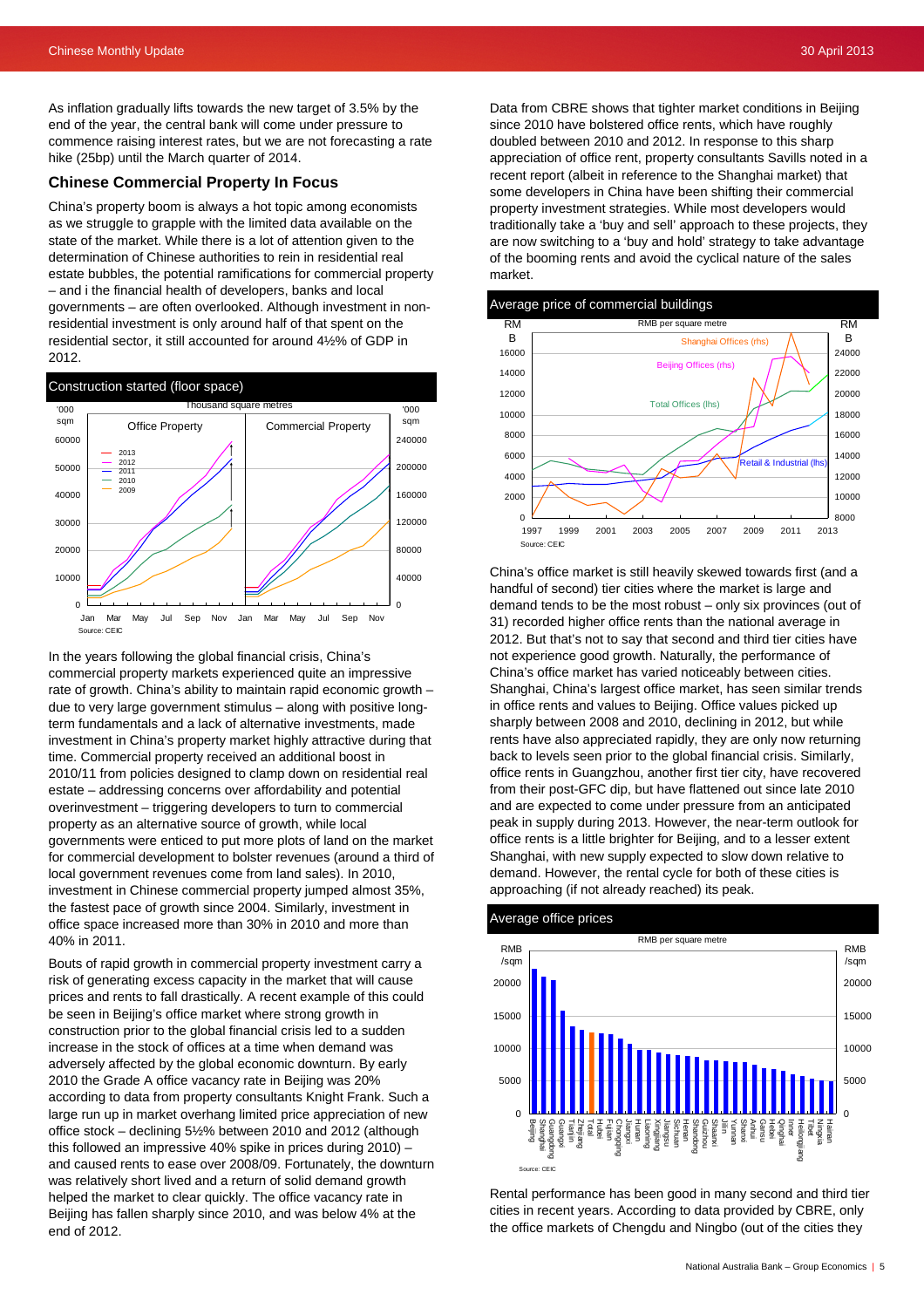track) have been in the declining phase of the rents cycle. Wuhan has been a stand out of the non first tier cities, potentially demonstrating that cities in central provinces are becoming a more attractive option for businesses. CBRE report that Wuhan office rents grew by 18.4% in 2012, the strongest growth of any of the major cities that they track. But while strong growth in demand has supported rising rents, a vacancy rate of around 18% -- due to low occupancy in new projects – and large amounts of additional supply in the pipeline, the market looks poised for a soft patch.



Although market conditions have tightened in both of the two major office markets in China, concerns over new office supply will be an ongoing theme for the overall Chinese market. More than 40 million sqm of office space is expected to reach completion just in China's major cities in the next four years. Overall, there is currently nearly 200 million sqm of office space in China's construction pipeline, which is 80% of all new office floorspace constructed since 1995 (up from 55% in 2009). Assuming these projects can raise the necessary financing, this wave of new construction has heightened the risk of oversupply, particularly in second-tier markets, over coming years; cities with high vacancy rates and rising supply, such as Tianjin and Chongqing, are most at risk. In contrast, undersupply in Beijing is expected to continue for a little while longer.



The composition of retail and industrial real estate differs to that of offices since these markets are much less heavily concentrated in first tier cities. This is because industrial and retail markets are generally driven by different fundamentals. Rising incomes in China has seen industrial activities start to migrate inland as firms take advantage of cheaper labour. At the same time, rapidly rising incomes across many parts of the country have dramatically increased the purchasing power of Chinese consumers. Average prices of retail and industrial buildings (chart on previous page) have risen steadily over the years, albeit at a slightly slower pace

than office space. Average prices have risen by around 130% in the period from 2004 to 2012.



Retail markets have been supported by resilience in domestic consumption, although new supply of retail space has generally managed to keep pace with rising demand – even outpacing it in some cities. Nevertheless, CBRE report that activity in Central and West China is outperforming most of the rest of the country. Part of the reason for this trend stems from improvements in infrastructure in developing regions, generating demand for retail space. The big question however is whether these regions are capable of supporting the rapid expansion of retail stock? Although income growth and urbanisation justify long-term growth in the sector, developers may face difficulties in the near-term if development strategies are not sound and diversified enough to overcome the varies challenges facing developers in this sector.



Considering the outlook for Chinese non-residential property, the very near term prospects look to have become more balanced in many major cities. The rapid expansion in office rents in Beijing and Shanghai has likely come to an end with supply outstripping demand as the economy shifts to a slower growth track. The risk of oversupply of commercial property in second tier cities is particularly acute since demand is difficult to measure and projects are often undertaken without due diligence by the developer – a trend that has become more common as investors with limited experience in commercial property are pushed into the market. Therefore, we expect that in aggregate, rental markets have peaked and we are now likely to see downward pressure on rents, particularly in newly developed areas.

While we can probably expect to see a continuation of boom-bust cycles in some regions and markets as pressures mount from oversupply, risks are still less apparent then they are in the residential sector where vacant floorspace has risen rapidly over a relatively short period. Official data on 'vacant' residential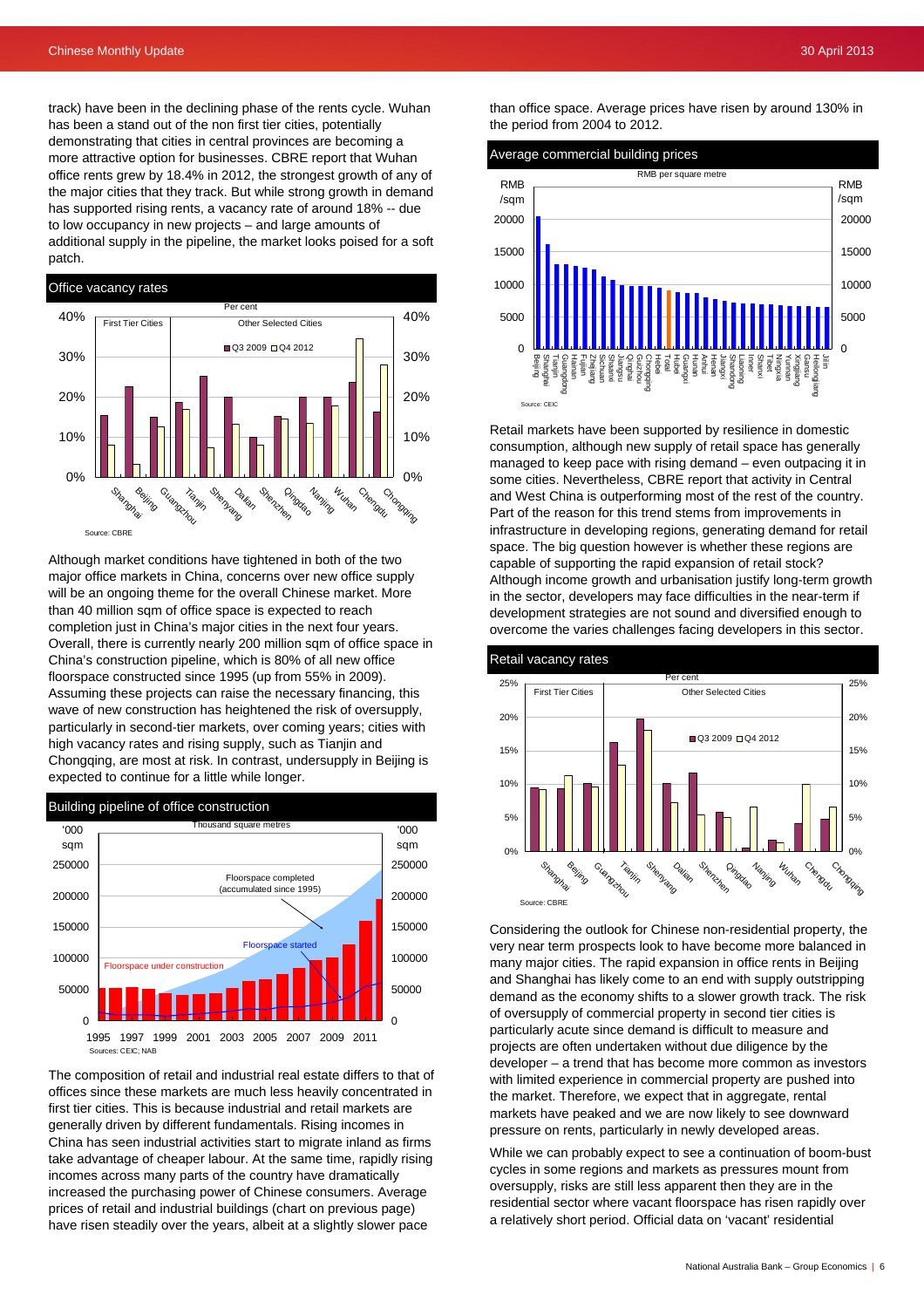floorspace (which only includes floorspace that is waiting for sale), has more than doubled since 2010, having only increased by less than 70% over the preceding decade. In comparison, vacant floorspace in the commercial and office sectors have increased at around half that pace.



On the other hand, the sector is seeing some constraints on supply that may help to alleviate some of the risks of a bubble. Less availability – and higher cost – of funds for developers has created a hurdle for new projects. Growth in bank loans to developers slowed to around 10% in 2012 after recording growth of close to 30% in 2009/10. A shift in developer sentiment is also

contributing to some pull-back in new supply. During 2012, multinational corporations suspended their expansion plans in China as concerns of Chinese growth started to emerge – total FDI in China fell 3.7% in 2012, with FDI in real estate declining by 10¼%. Similarly, domestic developers delayed some construction plans in 2012. While this is expected to boost new supply over the next 12-18 months, softer rents and prices are likely to bring about further delays to the existing pipeline.

### Commercial property indicators



#### *For more information, please contact*

James Glenn 0392088129

## **Economic Forecasts**

|                                 |      | Year Average Chng % | Year-ended Chng % |                |                |      |      |      |      |      |      |      |
|---------------------------------|------|---------------------|-------------------|----------------|----------------|------|------|------|------|------|------|------|
|                                 |      |                     |                   | 2012           | 2013           |      |      |      | 2014 |      |      |      |
|                                 | 2012 | 2013                | 2014              | Q <sub>4</sub> | Q <sub>1</sub> | Q2   | Q3   | Q4   | Q1   | Q2   | Q3   | Q4   |
| <b>Real GDP</b>                 | 7.8  | 8.0                 | 8.0               | 7.9            | , , ,          | 8.0  | 8.1  | 8.1  | 8.1  | 8.0  | 7.9  | 7.8  |
| Monetary Policy (end of period) |      |                     |                   |                |                |      |      |      |      |      |      |      |
| Benchmark Lending Rate          | 6.00 | 6.0                 | 7.0               | 6.00           | 6.00           | 6.00 | 6.00 | 6.00 | 6.25 | 6.50 | 6.75 |      |
| Reserve Ratio Requirement*      | 20.0 | 20.0                | 20.0              | 20.0           | 20.0           | 20.0 | 20.0 | 20.0 | 20.0 | 20.0 | 20.0 | 20.0 |

 **Sources: CEIC; NAB Group Economics**

**\* For large depository institutions**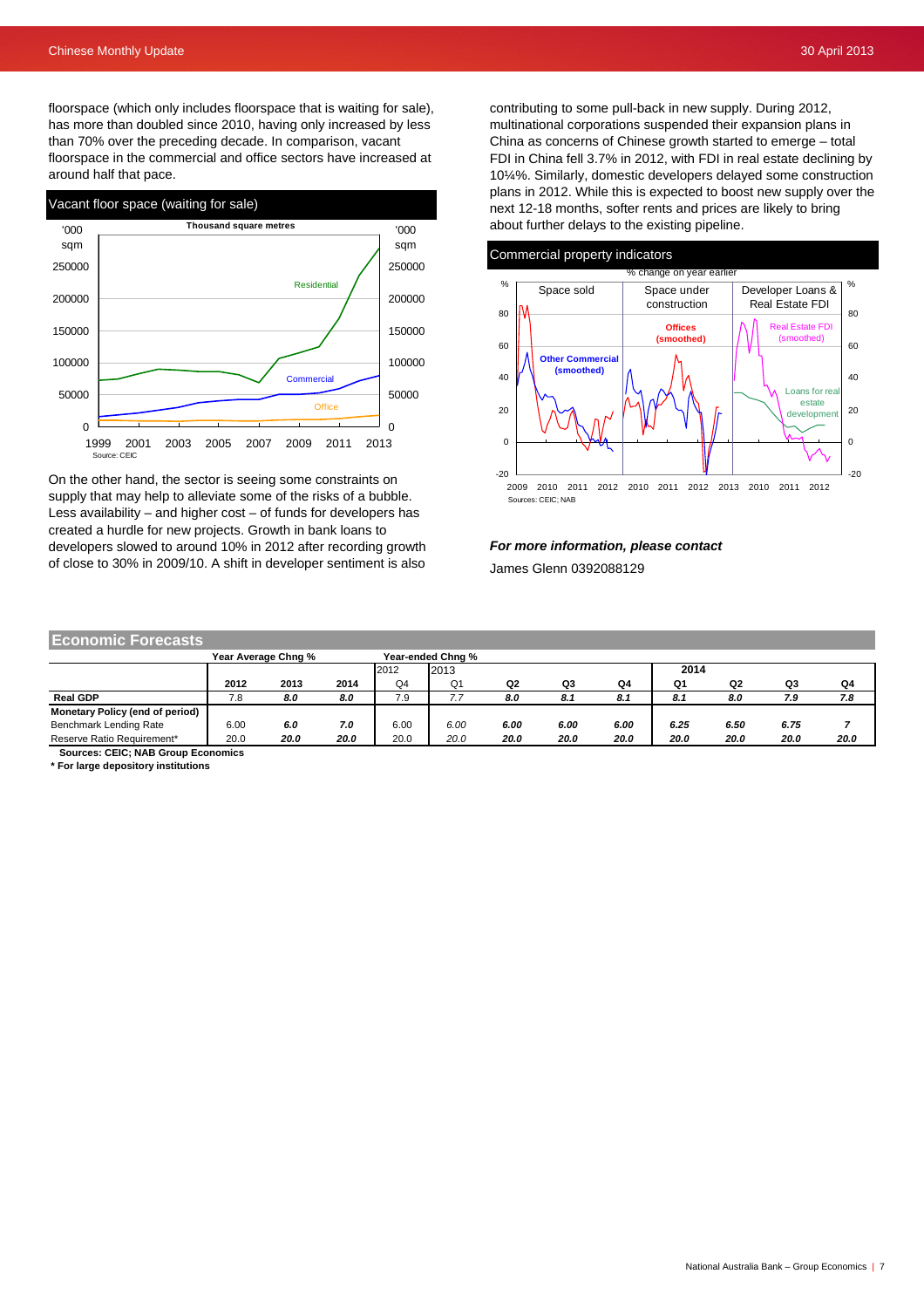## **Global Markets Research**

Peter Jolly Global Head of Research +61 2 9237 1406

## **Australia**

**Economics** 

Rob Henderson Chief Economist, Markets +61 2 9237 1836

Spiros Papadopoulos Senior Economist +61 3 8641 0978

David de Garis Senior Economist +61 3 8641 3045

## **FX Strategy**

Ray Attrill Global Co-Head of FX Strategy +61 2 9237 1848

Emma Lawson Senior Currency Strategist +61 2 9237 8154

## **Interest Rate Strategy**

Skye Masters Head of Interest Rate Strategy +61 2 9295 1196

Rodrigo Catril Interest Rate Strategist +61 2 9293 7109

### **Credit Research**  Michael Bush

Head of Credit Research +61 3 8641 0575

Ken Hanton Senior Credit Analyst +61 2 9237 1405

## **Equities**

Peter Cashmore Senior Real Estate Equity Analyst +61 2 9237 8156

Jenny Khamphet Senior Real Estate Equity Analyst +61 2 9237 9538

## **New Zealand**

Stephen Toplis Head of Research, NZ +64 4 474 6905

Craig Ebert Senior Economist +64 4 474 6799

Doug Steel Markets Economist +64 4 474 6923

Mike Jones Currency Strategist +64 4 924 7652

Kymberly Martin **Strategist** +64 4 924 7654

## **UK/Europe**

Nick Parsons Head of Research, UK/Europe, and Global Co-Head of FX Strategy + 44 207 710 2993

Gavin Friend Markets Strategist +44 207 710 2155

Tom Vosa Head of Market Economics +44 207 710 1573

Simon Ballard Senior Credit Strategist +44 207 710 2917

Derek Allassani Research Production Manager +44 207 710 1532

## **Group Economics**

Alan Oster Group Chief Economist +61 3 8634 2927

Tom Taylor Head of Economics, International +61 3 8634 1883

Rob Brooker Head of Australian Economics +61 3 8634 1663

Alexandra Knight Economist – Australia +(61 3) 9208 8035

Vyanne Lai Economist – Agribusiness +(61 3) 8634 3470

Dean Pearson Head of Industry Analysis +(61 3) 8634 2331

Robert De Iure Senior Economist – Property +(61 3) 8634 4611

Brien McDonald Economist – Industry Analysis +(61 3) 8634 3837

Gerard Burg Economist – Industry Analysis +(61 3) 8634 2778

John Sharma Economist – Sovereign Risk +(61 3) 8634 4514

James Glenn Economist – Asia +(61 3) 9208 8129

Tony Kelly Economist – International +(61 3) 9208 5049

## **Important Notice**

This document has been prepared by National Australia Bank Limited ABN 12 004 044 937 AFSL 230686 ("NAB"). Any advice contained in this document has been prepared without taking into account your objectives, financial situation or needs. Before acting on any advice in this document, NAB recommends that you consider whether the advice is appropriate for your circumstances. NAB recommends that you obtain and consider the relevant Product Disclosure Statement or other disclosure document, before making any decision about a product including whether to acquire or to continue to hold it.